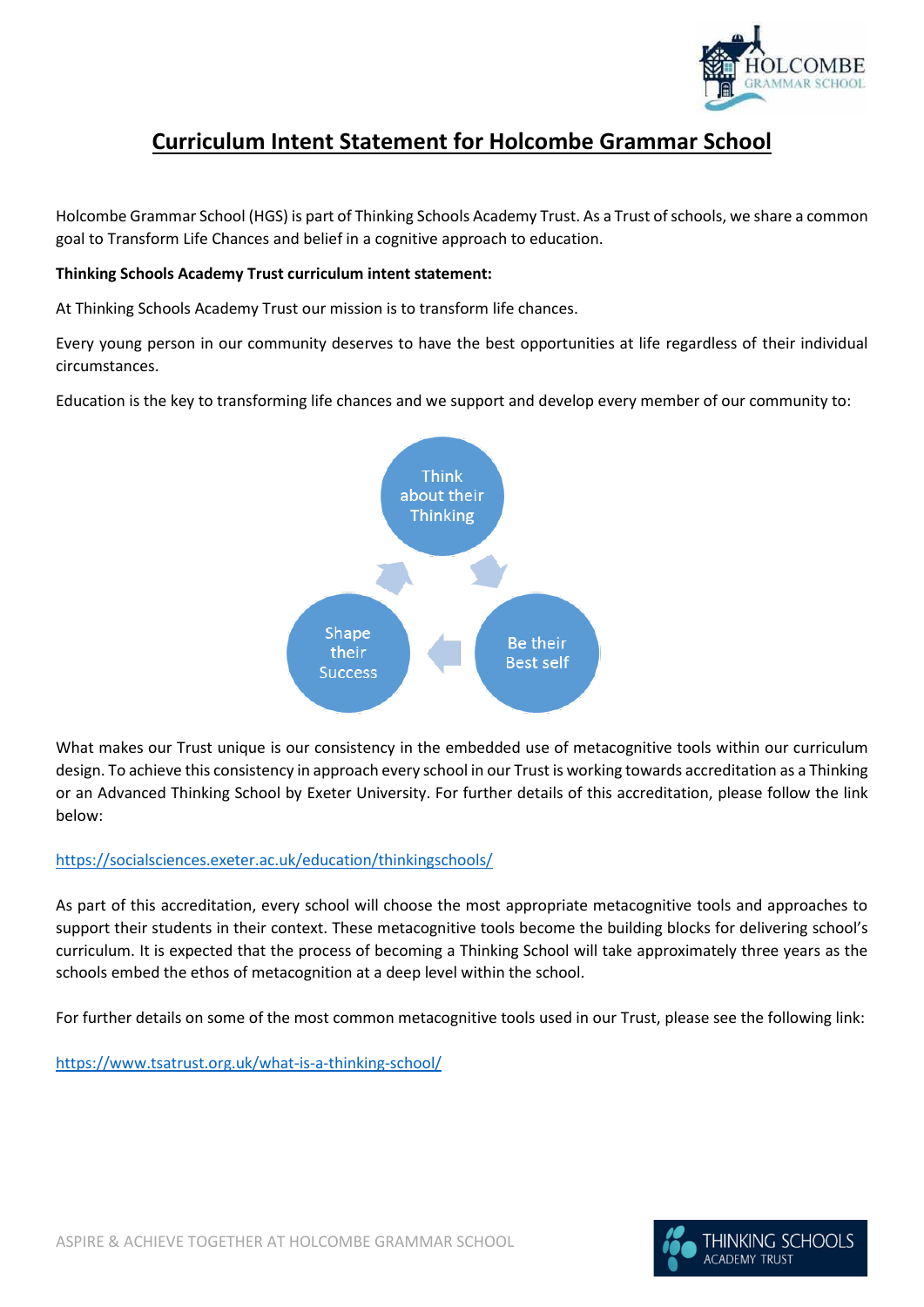Therefore, by creating a curriculum that enables our students to Think about their Thinking we are providing them with the cognitive tools to structure and analyse their thinking whilst also building the effective habits that will support them for the rest of their lives. In turn, these tools will enable students to visualise their best selves and give them tools to adapt their behaviour in order to be their best self. Ultimately, this enables students to have the power to Shape their own Success and break free from whatever chains may have held them back from achieving their true life potential.

### **Holcombe Grammar School curriculum intent statement:**

### HGS context:

- HGS is a Selective Grammar School of 850 students in Years 7-13. It is a single sex secondary school from Years 7- 11 and offers a co-educational sixth form in Years 12-13.
- HGS is based in Chatham, Kent.
- HGS serves a community:
	- o With higher than national levels of deprivation and Pupil Premium funding.
	- $\circ$  Is predominantly white British with below national levels of EAL and BME students attending the school.
	- o There is a growing % of students travelling from London South East area to attend a selective school.
	- $\circ$  Which is below national for prior attainment upon entry traditionally with a growing intake to the school from outside of local area.

### Intended curriculum outcomes:

At HGS we aim to deliver the following ambitious outcomes for our students through our curriculum. Students will:

- Be aspirational and ready for the next step in life
- Achieve high quality academic outcomes
- Develop as effective, efficient, resilient learners who can work independently towards ambitious goals
- Develop an awareness of their own strengths and acquire effective habits to be successful at school and beyond
- Develop long term knowledge and skills which can be effectively deployed in new circumstances.
- Develop the cultural capital to be able to successfully engage with a wide variety of social situations
- Develop an awareness of their place as a citizen in the school, wider community and the world beyond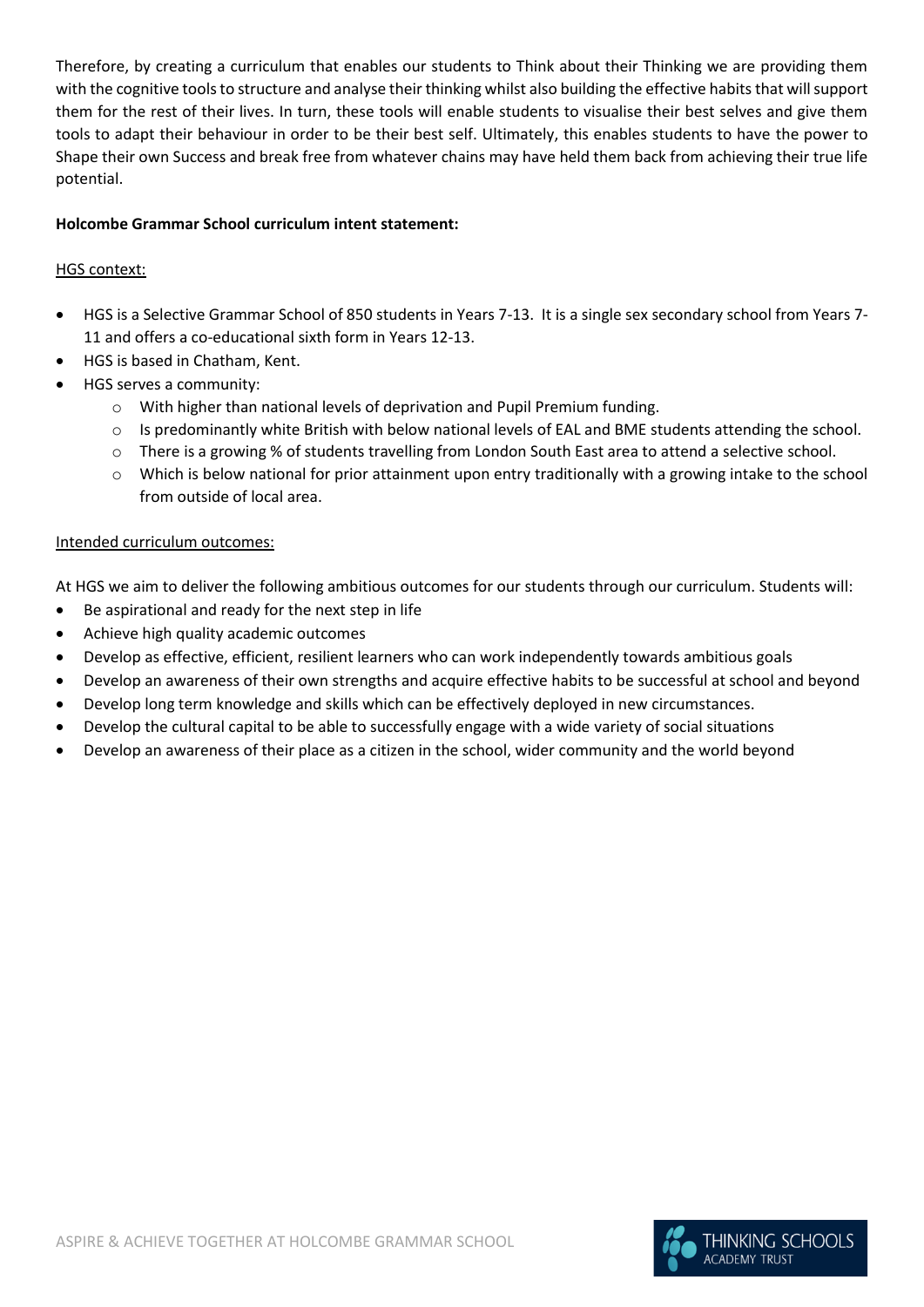

Awareness of oneself and others

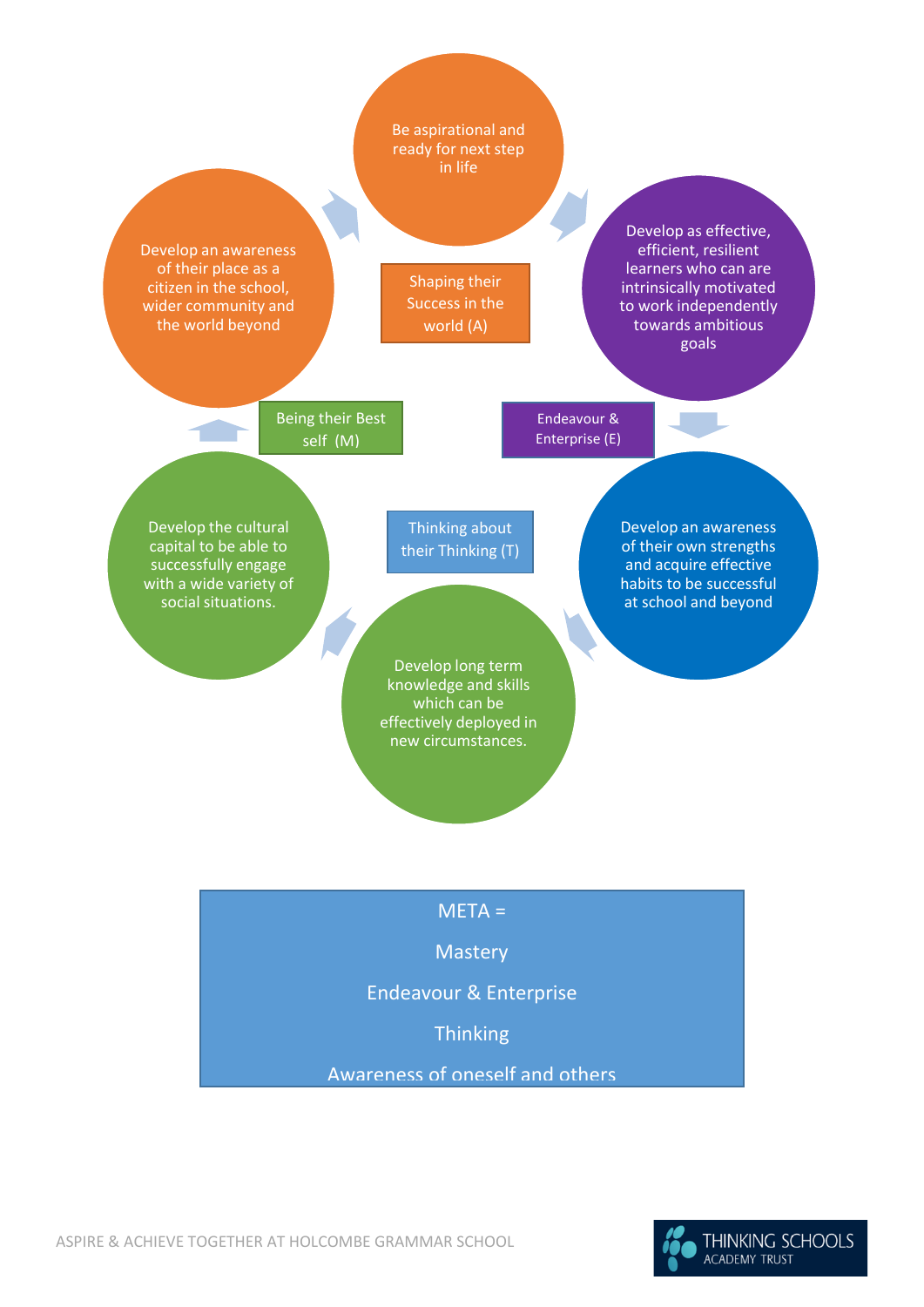### **Rationale for curriculum intent for HGS:**

### **Be aspirational and ready for the next step in their life journey:**

- Our students are entering their secondary education with higher prior attainment level in education to date
- Some of our students will have parents with similar educational background, with high expectations for what a Grammar School can provide
- However, some of our students will be the first generation to engage with Level 3 qualifications.
- A percentage of students choosing to apply to university may be the first generation to do so and these students need to be supported to access the best possible opportunities.
- A high percentage of students will aspire to proceed to Oxbridge and Russell Group Universities to further their academic and professional studies
- All students will engage in a combination of academic outcomes and wider personal / social skills.

### **Develop as effective, efficient, resilient learners who can are intrinsically motivated to work independently towards ambitious goals:**

- By being effectively reflective students will be able to consider their behaviours and habits and look to make adjustments
- Only by empowering our students to actively and accurately assess themselves are they able to shape their own success once they leave our school.
- To develop the skills of independence and resilience is essential for our students to proceed on their own personalised pathway to success, with the ability to overcome any challenges and barriers they come across

• To understand and increase intrinsically motivation for themselves towards their ambitious aims

### **Develop an awareness of their own strengths and acquire effective habits to be successful at school and beyond:**

- Evidence suggests that we spend approximately half of our waking time working in a habitual mode i.e. we are not consciously "thinking" about what we are doing we are simply responding to stimuli in a habitual manner.
- Depending on each students' experiences and circumstances there is a wide variety of habits the students will enter the school with.
- Therefore, it is essential to support students to take charge of their habits so that they are able to be their best selves rather than trapped by their unconscious habitual selves.

# **Develop long-term knowledge and skills which can be effectively deployed in new circumstances:**

- Many students aspire to improve but do not know how.
- It is essential to support our students to understand how they can achieve their desired changes.
- We have identified the key knowledge and skills that we believe students should have by the time they leave our school. This is academic, cultural and practical. This key knowledge and skills provide the foundations for a successful transition to the next step in their lives whatever that may be.
- Many of our students exhibit excellent knowledge and skills. However, this needs to be retained and transferrable. It is essential that students are able to utilise their knowledge and skills flexibly to best effect.
- By consistently extending, recalling and perfecting their long–term knowledge, our students will proceed to high levels of mastery in their chose fields
- High levels of mastery will, in turn, result in students reaching the top of their professions, excelling as experts and leaders in their field

# **Develop the cultural capital to be able to successfully engage with a wide variety of social circumstances:**

- It is easy to underestimate the impact of a cultural deficit in a student's life.
- However, without cultural knowledge and experiences students can underestimate their own worth and confidence.
- This broader understanding is essential to students abilities to make appropriate inferences and their ability to be comfortable and confident in a wide variety of social settings.
- This lack of cultural capital can, at its extreme, become an invisible barrier to social justice.
- Develop an awareness of their place as a citizen in the school, wider community and the world beyond
- Knowing their place as a citizen to engage as an effective contributor, making their own mark leaving their own legacy for others